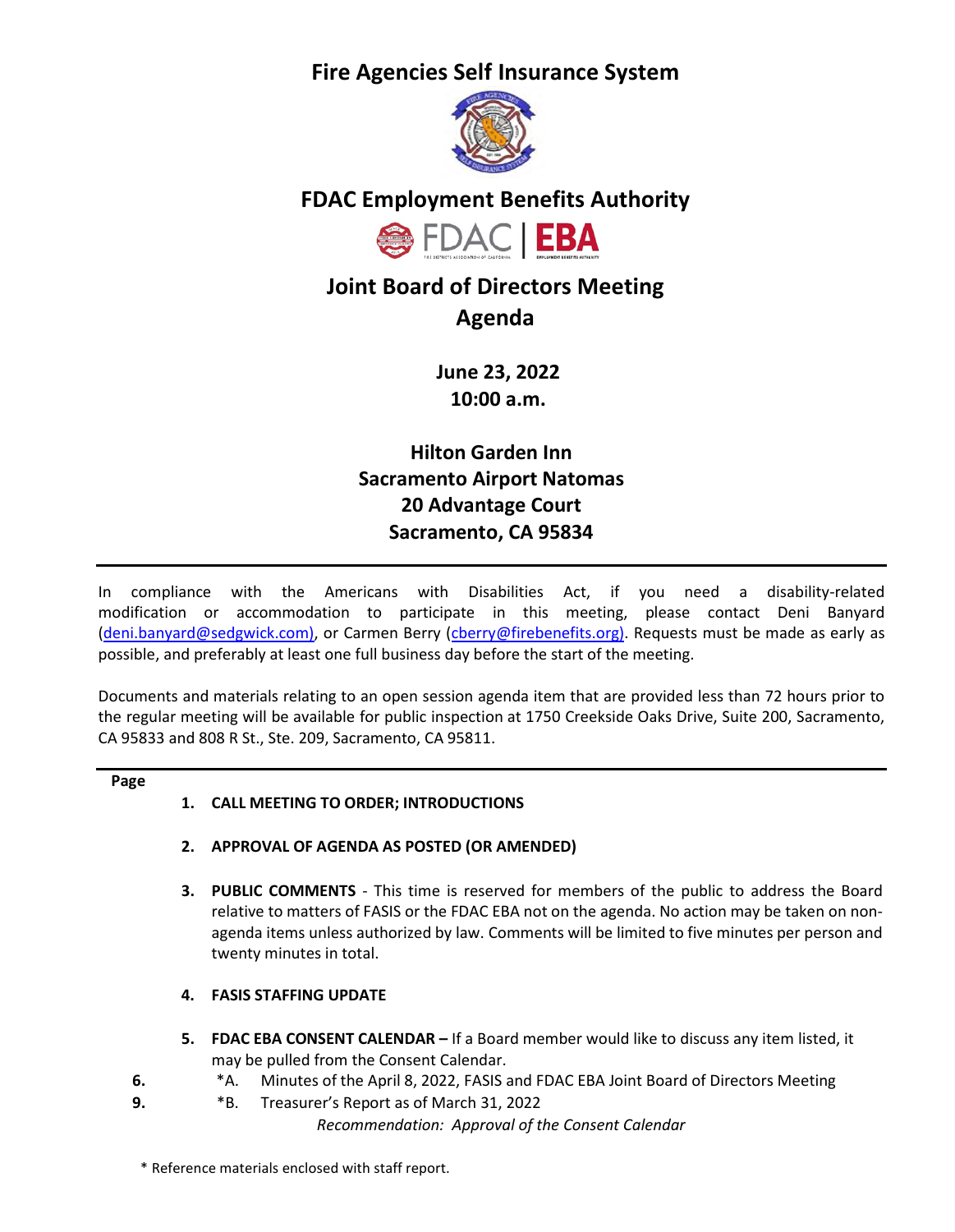| 17. |  | FDAC Medical Teledoc Benefits Coverage City of Ceres |
|-----|--|------------------------------------------------------|
|-----|--|------------------------------------------------------|

**6. FASIS CONSENT CALENDAR –** If a Board member would like to discuss any item listed, it may be pulled from the Consent Calendar.

- **19.** \*A. Minutes of the April 8, 2022, FASIS and FDAC EBA Joint Board of Directors Meeting
- **27.** \*B. FASIS E-Brief, May 2022
- **29.** \*C. Actuarial Review and Rates for 2022/23 Program Year, dated June 2, 2022
- **44.** \*D. Treasurer's Report for Quarter Ended March 31, 2022
- **90.** \*E. Check History Report from April 1, 2022, through May 31, 2022
- **91.** \*F. Internal Financial Statements for Quarter Ended March 31, 2022
- **94.** \*G. Memorandum of Coverage (MOC) for 2022/23 Program Year
- **108.** \*H. WC Lag Report of Industrial Injury Claims through March 31, 2022
- **109.** \*I. WC Claims Oversight Executive Summary through May 31, 2022
- **114.** \*J. WC Industry and Legislative Updates
- **116.** \*K. Notice of Withdrawal South Yreka Fire District
- **117.** \*L. Notice of District Annexation East Contra Costa Fire District
- **118.** \*M. MHN Employee Assistance Program Utilization Report
- **129.** \*N. Biennial Review of Conflict of Interest Code
- **132.** \*O. Board Document Review Schedule

*Recommendation: Approval of the Consent Calendar*

#### **7. GENERAL ADMINISTRATIVE MATTERS**

- 
- **138.** A. FDAC EBA and FASIS Memorandum of Understanding and Letter of Intent *Recommendation: The FDAC EBA and FASIS Advisory Committee recommend the Board of Directors approve the Memorandum of Understanding and Letter of Intent between FDAC EBA and FASIS, effective July 1, 2022.*
- **139.** \*B. FASIS and FDAC EBA Memorandum of Understanding and Letter of Intent *Recommendation: The FDAC EBA and FASIS Advisory Committee recommend the FDAC EBA and FASIS Board of Directors approve the Memorandum of Understanding and Letter of Intent between FDAC EBA and FASIS, effective July 1, 2022.*

### **8. FDAC EBA ADMINISTRATIVE MATTERS**

| 144. | *Α. | 2023 Preliminary Renewal Report                                                        |
|------|-----|----------------------------------------------------------------------------------------|
|      |     | Recommendation: Staff recommends the Board of Directors provide direction.             |
| 163. | *B  | Consideration of Wellness Stipend Funding Level                                        |
|      |     | Recommendation: Staff recommends the Board of Directors provide direction.             |
| 166. | *C. | FDAC EBA & FASIS Consolidation Roadmap & Project Plan                                  |
|      |     | Recommendation: Receive report from Advisory Committee and provide direction.          |
| 180. | *D. | Consideration of SMA 2022 - 2024 Administrative Contract Renewal                       |
|      |     | Recommendation: Receive report from Advisory Committee and provide direction.          |
| 188. | *E. | Resolution 2022-01 Establishing FDAC EBA & FASIS Joint Board of Director Meeting Dates |
|      |     | for the 2022/23 Fiscal Year                                                            |
|      |     | Recommendation: Staff recommends the Board of Directors review and approve             |
|      |     | Resolution No. 2022-01 Establishing the FDAC EBA & FASIS Joint Board of Director       |
|      |     | Meeting Dates for the 2022/23 Fiscal Year.                                             |
|      |     |                                                                                        |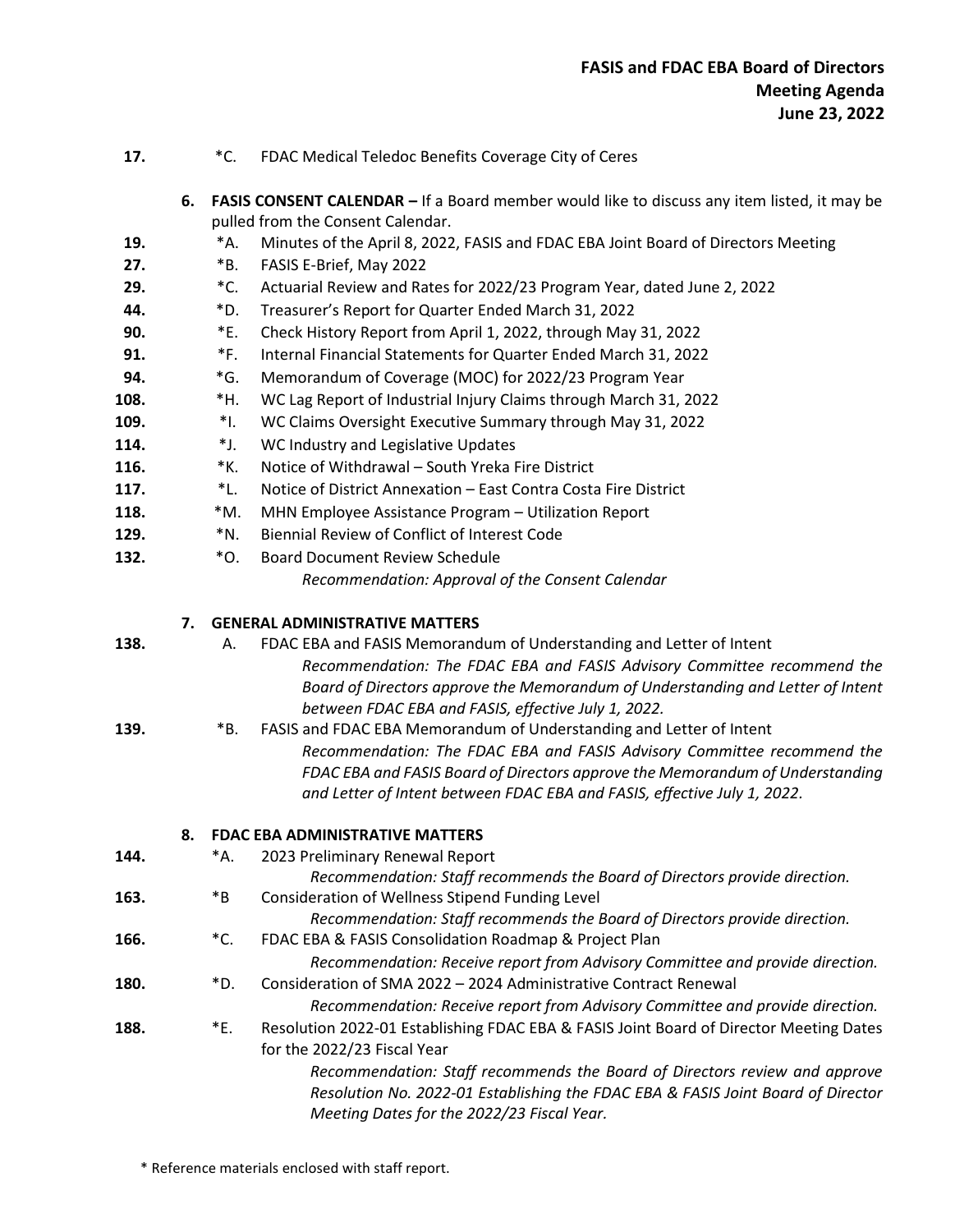| 189. | *F.            | Appointment of Benefits Committee                                                                                                                           |
|------|----------------|-------------------------------------------------------------------------------------------------------------------------------------------------------------|
|      |                | Recommendation: Staff recommends the Board of Directors approve the<br>appointment of a Benefits Committee and proposed members, effective<br>July 1, 2022. |
|      | 9.             | <b>FASIS ADMINISTRATIVE MATTERS</b>                                                                                                                         |
| 190. | А.             | FDAC EBA & FASIS Consolidation Roadmap & Project Plan                                                                                                       |
|      |                | Recommendation: Receive report from the Advisory Committee and provide direction.                                                                           |
| 191. | *B.            | Consideration of Amendment One to the Agreement for Pool Administration Services                                                                            |
|      |                | Recommendation: Receive report from the Advisory Committee and provide direction.                                                                           |
| 193. | *C.            | Proposed Resolution No. 2022-01 Establishing FDAC EBA & FASIS Joint Board of Director                                                                       |
|      |                | Meeting Dates for the 2022/23 Program Year                                                                                                                  |
|      |                | Recommendation: Staff recommends the Board of Directors review and approve<br>Resolution No. 2022-01 Establishing FDAC EBA & FASIS Joint Board of Director  |
|      |                | Meeting Dates for the 2022/23 Program Year.                                                                                                                 |
| 195. | *D.            | <b>Consideration of Legal Services Agreement</b>                                                                                                            |
|      |                | Recommendation: Staff recommends the Board of Directors approve the Legal                                                                                   |
|      |                | Services Agreement with Doug Alliston, effective July 1, 2022, and provide direction                                                                        |
|      |                | to issue notice of termination of the MCAQ Agreement, effective June 30, 2022.                                                                              |
| 202. | *E.            | Consideration of Amendment Two to the Agreement for Third Party Workers'<br><b>Compensation Claims Administration Services</b>                              |
|      |                | Recommendation: Staff recommends the Board of Directors approve Amendment                                                                                   |
|      |                | Two to the Agreement for Third Party Workers' Compensation Claims Administration                                                                            |
|      |                | Services, effective July 1, 2022.                                                                                                                           |
| 237. | *F.            | Proposed Updates to Settlement Authority Policy                                                                                                             |
|      |                | Recommendation: Staff recommends the Board of Directors review and approve the                                                                              |
|      |                | proposed updates to the Settlement Authority Policy, effective June 23, 2022.                                                                               |
| 239. | $\mathbf{G}$ . | Appointment of Workers' Compensation Claims Committee<br>Recommendation: Staff recommends the Board of Directors approve the                                |
|      |                | appointment of a Workers' Compensation Claims Committee, effective July 1, 2022.                                                                            |
| 240. | *н.            | Proposed Resolution No. 2022-02 Establishing All Bank Accounts and Authorized                                                                               |
|      |                | <b>Signatures</b>                                                                                                                                           |
|      |                | Recommendation: Staff recommends the Board of Directors review and approve                                                                                  |
|      |                | Resolution No. 2022-02 Establishing All Bank Accounts and Authorized Signatures.                                                                            |
| 243. | *I.            | Proposed Resolution No. 2022-03 Establishing a Financial Stability Plan                                                                                     |
|      |                | Recommendation: Staff recommends the Board of Directors review and approve<br>Resolution No. 2022-03 Establishing a Financial Stability Plan.               |
| 258. | *J.            | Discussion Regarding Expansion of Health & Wellness Service Providers                                                                                       |
|      |                | Recommendation: Staff recommends the Board of Directors provide direction.                                                                                  |
| 259. | *К.            | Discussion Regarding First Responder Resiliency Training Pilot Program                                                                                      |
|      |                | Recommendation: Staff recommends the Board of Directors approve a joint venture                                                                             |
|      |                | with LAWCX to engage First Responder Resiliency to provide training to FASIS member                                                                         |
|      |                | districts for a cost of approximately \$40,000, plus meal and meeting space expenses.                                                                       |
| 264. | L.             | Results of Board Member Election and Election of Officers for the 2022/23 Program Year                                                                      |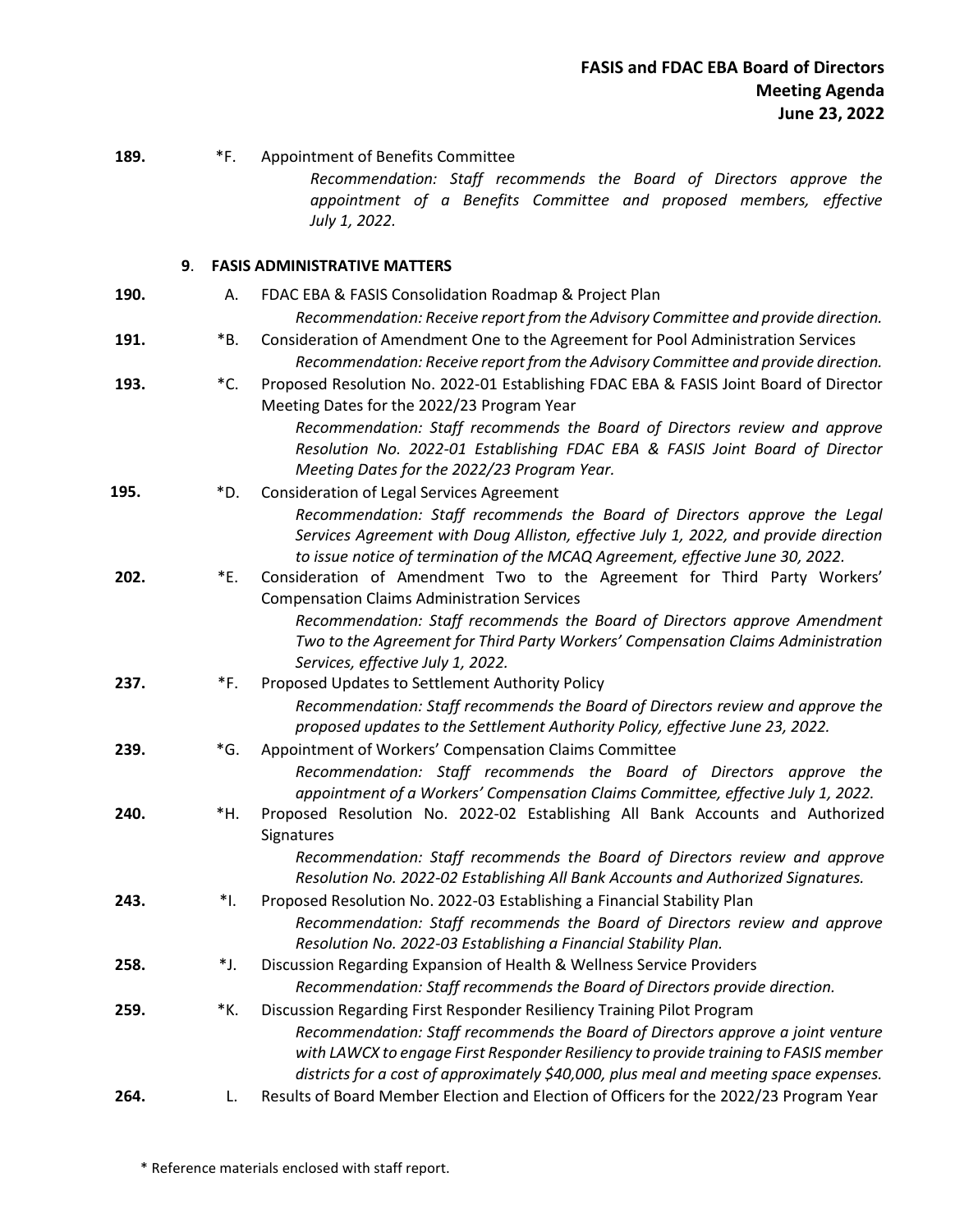*Recommendation: Staff recommends the Board of Directors nominate and elect individuals for the position of President and Vice President, and the President appoint the position of Treasurer for the 2022/23 Program Year.*

**266.** M. Reappointment of FASIS Representatives to the Local Agency Workers' Compensation Excess JPA (LAWCX) Board of Directors

> *Recommendation: Staff recommends the Board of Directors affirm the reappointment of Chief Howard Wood as the Representative and Director Tom Perazzo as the Alternate Representative to the LAWCX Board of Directors for the 2022/23 Program Year.*

### **10. FDAC EBA FINANCIAL MATTERS**

**267.** \*A. Operating Budget for 2022/23 Fiscal Year *Recommendation: Staff recommends the Board of Directors review and approve the Operating Budget for the 2022/23 Fiscal Year.* 

### **11. FASIS FINANCIAL MATTERS**

**270.** \*A. Proposed Operating Budget for the 2022/23 Program Year *Recommendation: Staff recommends the Board of Directors review and approve the Proposed Operating Budget for the 2022/23 Program Year.* 

#### **12**. **FASIS SAFETY/RISK CONTROL PROGRAM**

- **290.** \*A. Safety and Risk Control Report *Recommendation: None*
- **294.** \*B. Presentation of the 2022/23 Risk Control Service Plan *Recommendation: None*

#### **13**. **FASIS WORKERS' COMPENSATION PROGRAM**

**297.** \*A. Workers' Compensation Claims Update, Athens Administrators *Recommendation: None*

### **14. ADJOURNMENT OF FDAC EBA BOARD MEETING**

#### **15. FASIS CLAIMS MATTERS – CLOSED SESSION**

Pursuant to Government Code Section 54956.95(a) and 54956.9(b)(3)(C), the Board of Directors will recess to closed session to discuss claims for the payment of workers' compensation liability incurred by a local agency member of the joint powers authority.

A. Settlement Authority Requests:

| <b>District</b>             | Claimant   |
|-----------------------------|------------|
| Moraga-Orinda Fire District | Morris. K. |
| Recommendation: None        |            |

B. Settlement Authority Extended:

Schell Vista Fire Protection District Chester Fire Protection District

**District Claimant** Andersen, A.

Hill, D.